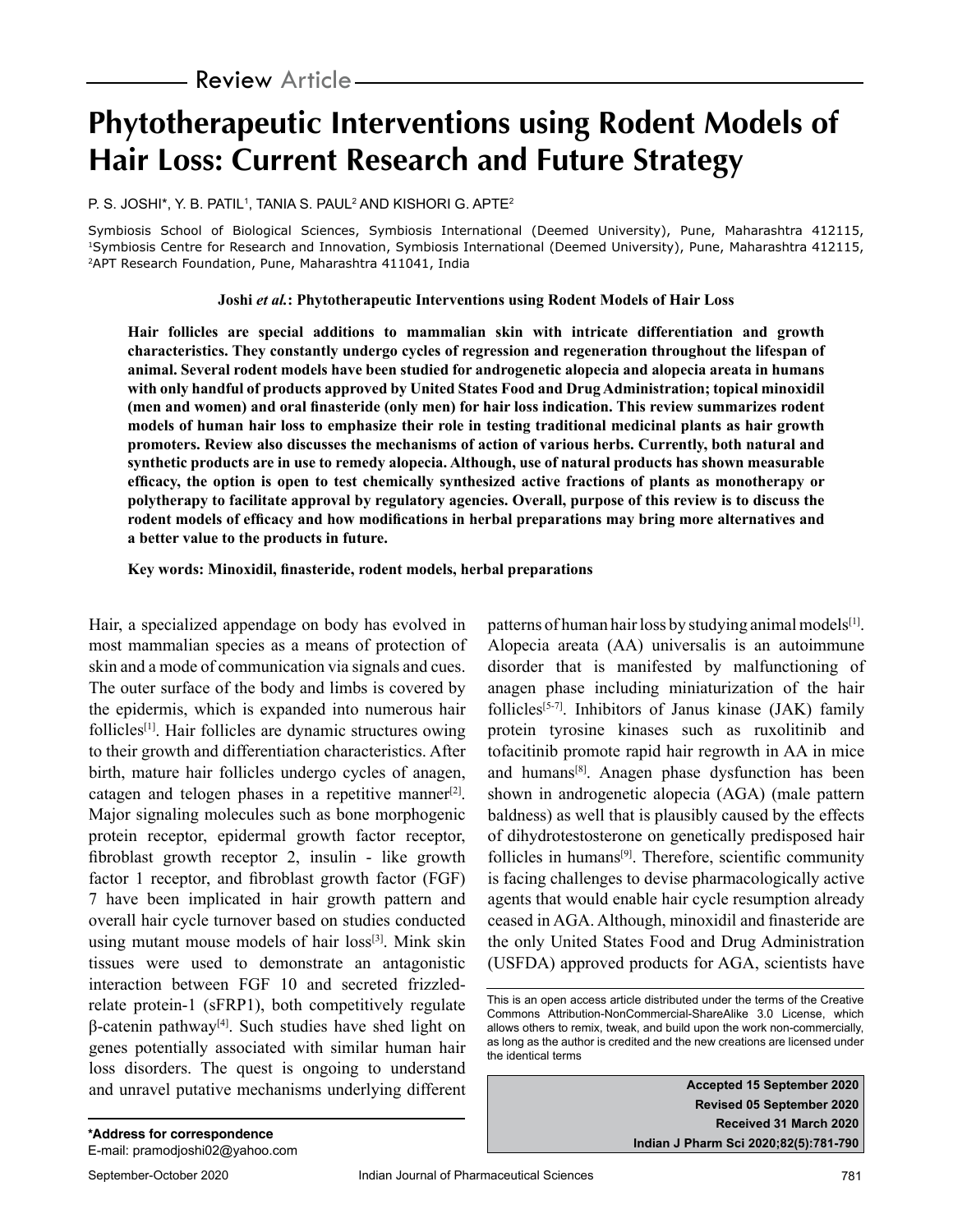raised questions on their efficacy<sup>[10]</sup>. In addition, no USFDA-approved therapy exists for AA[11].

The research to date using herbal compounds has not yielded additionally approved synthetic remedies that can combat alopecia in humans. Natural products have been proven to be source of leads for the development of drugs such as anti-cancer agents (ixabepilone and daptomycin) and anti-infectives (tigecycline and telithromycin) and, multitude of molecular biology, chemistry, and data mining approaches are aiding to create screening libraries for drug-like compounds<sup>[12]</sup>. Despite a number of clinical trials were conducted using natural products for hair loss indication, none of those products advanced to end up as approved drug products[11]. Considering researchers adopting a conventional methodology of testing racemic mixtures of different herbs in rodent models, it may be prudent to narrow down research to a level of single synthetic small molecule entity (for potential use as monotherapy or polytherapy) based on structural read outs from herbal mixtures that may enable higher probability of expanding drug pipeline for hair loss indication. Understanding mechanisms of action is one part however; establishing proof of concept in rodent model will be a critical step towards further downstream development. Generating a small molecule in a synthetic way from herbal mixture may be considered a key step to drive the drug discovery and development efforts than the natural compound getting investigated further as a potential remedy when patients are expected to receive treatment for longer duration for certain types of alopecia. The present review paper attempts to recapitulate existing preclinical research in the area of rodent efficacy models of hair loss that utilized diverse herbal preparations and emphasizes the importance of developing novel small synthetic molecules from existing natural compounds to streamline the approval process by regulatory authorities.

# **METHODOLOGY**

The research databases such as PubMed, Scopus, Research Gate, Google, ScienceOpen, and SpringerLink were searched for the articles published from 1949 to present. Search terms included "animal models of hair loss", "rodent models of hair loss", ''herbal products for hair loss'', "herbal therapy for hair loss'', and ''topical herbal preparations for hair loss." References mentioned in different reviews on herbal products and hair loss were searched for additional publications.

#### **Animal models:**

Research on animal models of human hair loss disorders started nearly seven decades ago<sup>[13]</sup>. Considering only two USFDA approved drugs for human hair loss (minoxidil and finasteride) and third repurposed drug, dutasteride for men's hair loss approved in South Korea and Japan $[14]$ , the pursuit for novel, and efficacious hair growth promoting agents increased considerably.

Hamsters, rabbits, rodents and sheep have been used to conduct *in vivo* studies on hair loss and regeneration<sup>[13]</sup>. The *Mesocricetus auratus* (golden hamster) was used for macroscopic assessment (hair density analysis) and microscopic evaluation (hair diameter analysis) as an animal model for hair re-growth<sup>[15]</sup>. Minoxidil (5 % solution) when applied topically on frontal bald scalp of stump-tailed macaques, demonstrated hair regrowth in AGA model<sup>[16]</sup>.

In general, rodent species exemplify as suitable model to study human hair loss. Mouse has short hair cycle (3 w) with well demarcated phases (anagen segmented into six and catagen into eight sub phases) $[17]$ . There are no structural differences between mouse and human hair cycles except catagen phase in mouse shows hair bulb alterations without retraction of vibrissae follicles<sup>[1]</sup>. Rat model has ability to transform human stem cells into dermal papilla thereby culminating into formation of new hair follicles[18].

C3H/HeJ mice and Dundee Experimental Bald Rat (DEBR) models are the foundation of developing new treatments for AA[19-21]. The pigmented rodents such as C57BL/6 mice were used for studying new anagen regrowth in context of skin-free pigment and early visible pigmented tips $[22]$ . Laser therapy, when applied for 20 s/d, 3 times per w for 6 w in C3H/HeJ mouse, induced a much longer growth phase, after only 2 w of treatment, with most of the hair follicles in anagen phase from the tested area<sup>[23]</sup>. Immunodeficient hairless outbred mice have been successfully used for development of chemotherapy induced alopecia model<sup>[24]</sup>. Keratin 5-human androgen receptor transgenic mice have been effectively tested in AGA model<sup>[25]</sup>. Patterned hair growth was studied in wild type rats and mice<sup>[26]</sup>. Human xenografts have the potential for grafting skin onto immunodeficient severe combined immunodeficiency mice[27]. *Chrysanthemum zawadskii* var. *latilobum* (Asteraceae) (CZ) stimulated hair growth in athymic nude mice by repairing nu/nu follicular keratin differentiation defect<sup>[28]</sup>. A similar efficacy was previously demonstrated in athymic nude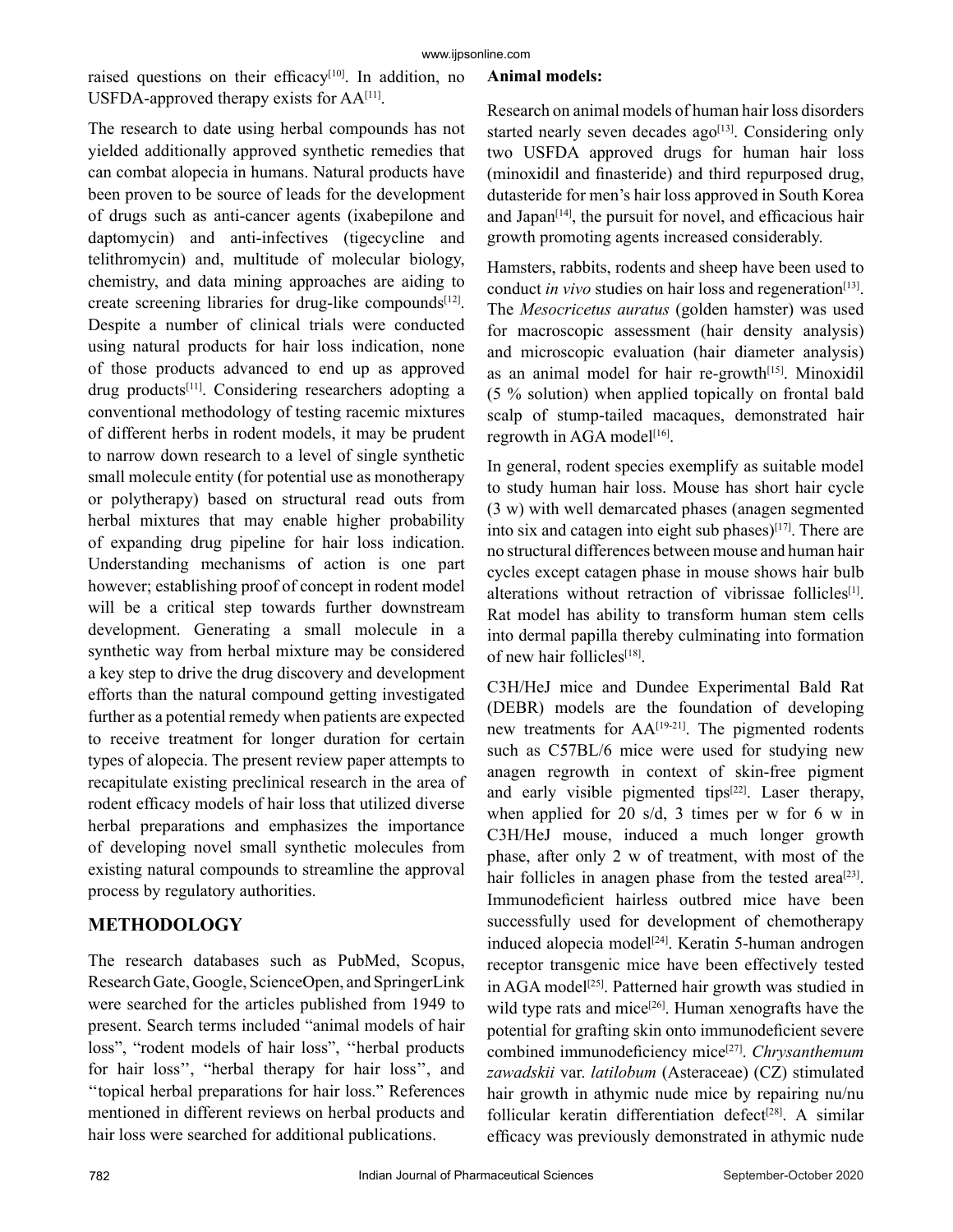mice after using *Eclipta alba* extract<sup>[29]</sup>. Hair follicle bulge cells possess stem cell characteristics with a resemblance between human and mouse cells based on proliferation studies of human scalp grafted to immunodeficient mice<sup>[30]</sup>.

It has been shown that topical minoxidil intervenes the normal hair cycle by shortening telogen phase, causing premature entry of the resting follicles into anagen phase thus, leads to an increased hair follicle size<sup>[31]</sup>. Finasteride on the other hand is currently marketed for AGA indication in men and acts as 5-α-reductase  $inhibitor^{[32]}$ . Efficacy of finasteride and minoxidil are debatable<sup>[10]</sup>. Considering scarcity of approved remedies available for alopecia, an immense potential exists to expand products list. The extensive body of literature on mouse studies have already provided the evidence of genes underlying numerous human disorders, and mouse hair loss mutants are likely to benefit our understanding of human hair loss, thereby broadening our knowledge of mechanisms controlling morphogenesis<sup>[1,3]</sup> to invent better hair growth promoting agents.

## **Herbal Agents:**

Preclinical research plays a vital role in evaluating proof of concept for any disease indication. As far as hair loss is concerned, scientists across globe have published abundant literature on herbs and their efficacious effects on rodent models of hair loss (Table 1). Rodent studies have shown beneficial effects of hair growth using herbal plants such as, 3 % proanthocyanidins from grape seeds (C3H mouse)[33], *Panax ginseng* extract and ginsenoside Rb1 (mouse vibrissal follicles in organ culture)[34], *Polygonum multiflorum* extract (C57BL/6 mice)[35], *Nardostachys jatamansi* extract and their constituents (nardal, jatamansic acid, wistar rats) [36], *Citrullus colocynthis* Schrad extract (albino mice) [37], and *Ziziphus jujuba* oil (BALB/C mice)<sup>[38]</sup>. *Eclipta alba* extract (2 and 5 %) incorporated into water in oil cream base showed a better hair growth activity than 2 % topically applied minoxidil on skin of shaved rats[39].

Herbal formulations are not always superior to standard of care and some rodent studies indicated that herbal formulation or minoxidil had similar biological activity for hair growth. Petroleum ether *Tectona grandis* seeds extract (5 and 10 %) in ointment base displayed similar increases in hair follicles in anagen phase when compared with standard of care minoxidil after 30 days of treatment in albino mice<sup>[40]</sup>. Lotion oil in water type base with 30 % of *Nicotiana tabaccum* extract<sup>[41]</sup> were equivalent in hair growth promotion as 2 % minoxidil.

Most topical herbal preparations produce stimulatory effect of hair growth promotion $[42]$  with exception of 6-gingerol (containing main active constituent *Zingiber officinale*) that exerted proapoptotic effects on dermal papilla cells *in vitro* and caused prolongation of telogen phase *in vivo* resulting in hair growth inhibition<sup>[43]</sup>.

Overall, herbal formulations have been proven to be efficacious in rodent models to promote hair growth.

## **Mechanisms of Action:**

The molecules of interest associated with hair growth modulation are divided into two broad categories; hair growth stimulatory molecules that include Wnt/ β-catenin, prostaglandin E (PGE), prostaglandin F (PGF), insulin-like growth factor-1 (IGF-1), vascular endothelial growth factor (VEGF), epidermal growth factor (EGF), and FGF-2 and FGF-7 while, hair growth inhibitory molecules include transforming growth factor beta (TGF-β), FGF-5, 5α-reductase, dihydrotestosterone (DHT), and prostaglandin D2 (PGD2)[10,44]. Herbs that have been tested thus far either showed hair growth stimulation by upregulating hair growth stimulatory molecules or they inhibited hair growth inhibitory molecules to result in hair growth promotion (Table 1). Examples of phyto constituents responsible for hair growth promoting activity are mentioned in Table 2.

FGF family are critical in human hair follicle development, epidermal differentiation and proliferation<sup>[45]</sup>. FGF-2 and FGF- 7 (identified as Keratinocyte growth factor (KGF)) positively stimulate the hair growth cycle of mice<sup>[46]</sup> while FGF-5 acts as an inhibitor of hair growth during anagen phase $[47]$ . Lycopene isolated from rice bran supercritical  $CO<sub>2</sub>$ extract and other major components (linoleic acid, c-oryzanol)[48], *Lycopersicon esculentum* extracts[49], myristoleic acid from *Malva verticillata* seeds extract<sup>[50]</sup>, and *Carthamus tinctorius* extract<sup>[51]</sup> are beneficial in the treatment of hair loss because of their property to stimulate KGF.

VEGF is a growth factor that stimulates vasculature and angiogenesis, thus stimulates hair growth accompanied by increases in hair follicles and hair size[52]. *Asiasari*  radix extract<sup>[53]</sup>, *Carthamus tinctorius* extract<sup>[51]</sup>, and *Chamaecyparis obtusa* essential oils<sup>[54]</sup> induced the expression of VEGF to promote hair growth.

IGF-1 is another growth factor vital for hair growth activity. It is produced in dermal papillae and plays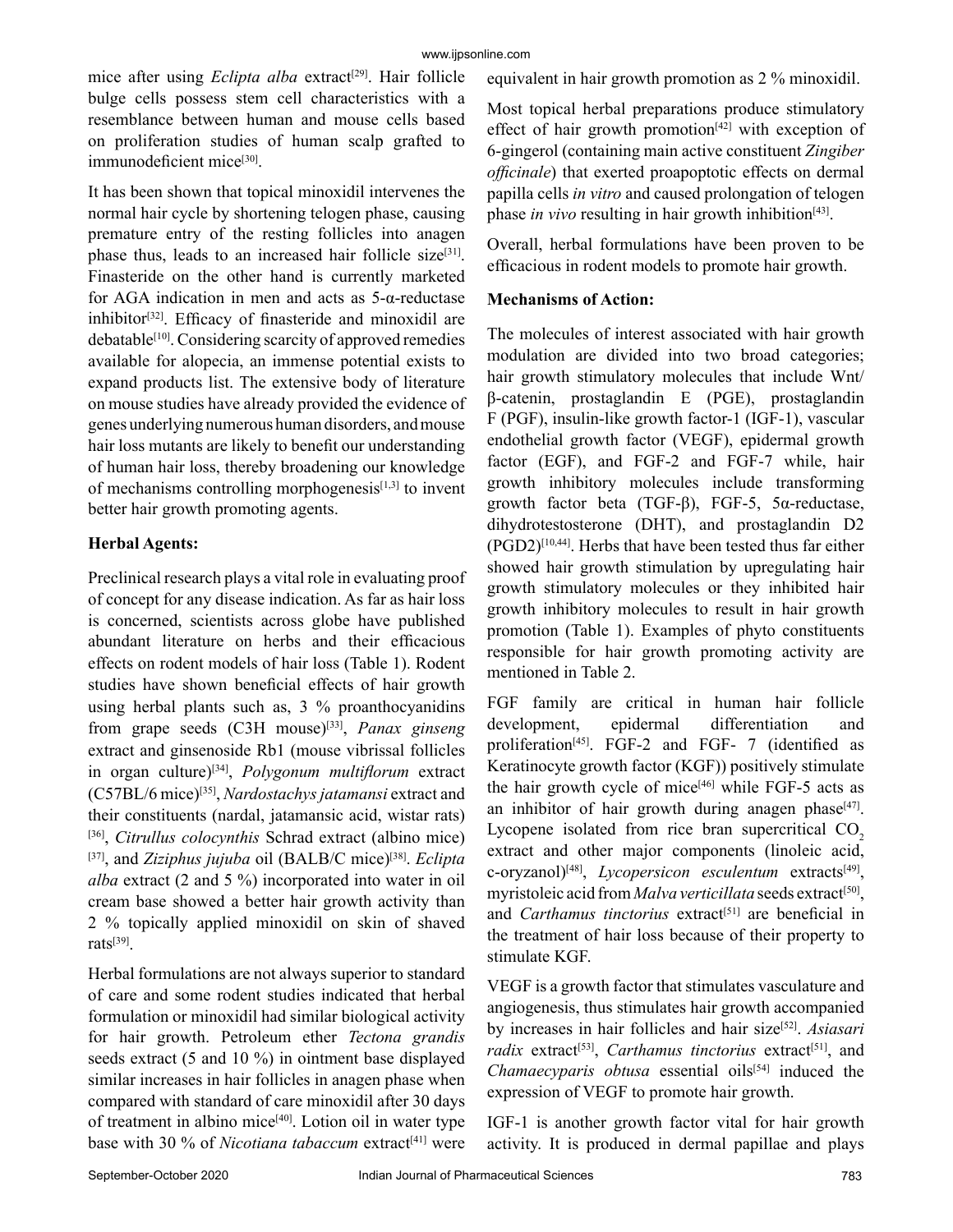www.ijpsonline.com

#### **TABLE 1: HERBS WITH HAIR GROWTH PROMOTING ACTIVITY IN RODENT MODELS**

| <b>Plant source</b>                              | Rodent species                              | <b>Formulation</b>                                                  | <b>Mechanism of action</b>                                                                                                          | Reference |
|--------------------------------------------------|---------------------------------------------|---------------------------------------------------------------------|-------------------------------------------------------------------------------------------------------------------------------------|-----------|
| Aconiti ciliare                                  | C57BL/6 mice                                | <b>Aqueous Extract</b>                                              | Activation of Wnt/B-catenin signaling<br>pathway                                                                                    | $[62]$    |
| Allium tuberosum<br>Rottler ex Spreng<br>extract | Telogenic C57BL6/N<br>mice                  | Ethanol extract                                                     | Increase the number of hair Follicles IGF-1<br>Upregulation                                                                         | $[56]$    |
| Asiasari radix                                   | C57BL/6C3Hmice                              | Ethanol extract                                                     | Regulation of cell growth and growth factor<br>gene expression VEGF upregulation                                                    | $[53]$    |
| Boehmeria nipononivea                            | Mice                                        | Acetone extract                                                     | Inhibition of 5a-reductase                                                                                                          | $[76]$    |
| bergamot and boxthorn                            | Mice                                        | Aqueous extract                                                     | NA*                                                                                                                                 | $[77]$    |
| Cercidiphyllum<br>japonicum                      | Mice                                        | Methanol extract                                                    | NA*                                                                                                                                 | $[78]$    |
| Chamaecyparis obtusa                             | C57BL/6mice                                 | <b>Essential Oils</b>                                               | Positive regulator of VEGF                                                                                                          | $[54]$    |
| Crinum asiaticum                                 | C57BL/6 mice                                | Ethanol extract                                                     | Proliferation of dermal papilla                                                                                                     | $[79]$    |
| Cuscuta reflexa                                  | Swiss albino rats                           | Petroleum ether<br>and ethanol<br>extract                           | Promoting follicular proliferation                                                                                                  | [80]      |
| Eclipta alba                                     | C57/BL6mice                                 | Methanol extract                                                    | NA*                                                                                                                                 | $[81]$    |
| Eclipta alba extract                             | BALB/c Nude mice                            | Petroleum ether<br>extract and 3<br>fractions in<br>vehicle mixture | Increase in the number of follicular<br>different solvent keratinocytes in basal epidermal and matrix<br>cells, TGF-Bdownregulation | $[29]$    |
| Erica multiflora Linn.                           | Mice                                        | Ethanol extract                                                     | Promotion of dermal papilla cell growth and<br>cell cycle                                                                           | $[82]$    |
| Fructus Panax ginseng                            | C57BL6mice                                  | Ethanol extract                                                     | Proliferation of dermal papilla cells through<br>anti apoptotic activation.                                                         | $[35]$    |
| Ginkgo biloba                                    | C3Hmice                                     | Ethanol extract                                                     | NA*                                                                                                                                 | $[83]$    |
| Hibiscus rosasinensis                            | Albino rat                                  | Petroleum ether<br>extract                                          | NA*                                                                                                                                 | $[84]$    |
| Ishige sinicola                                  | C57BL/6 mice                                | Ethanol extract                                                     | 5a-reductase down regulation and Wnt/B-<br>catenin Upregulation                                                                     | [61]      |
| Lycopersicon<br>esculentum and<br>lycopene       | C57BL/6 mice                                | Ethyl acetate and<br>supercritical CO2<br>extracts                  | VEGF upregulation TGF-B downregulation<br>IGF-1 upregulation                                                                        | $[49]$    |
| Lygodii spora                                    | C57Black/6CrSlc mice                        | Aqueous Ethanol<br>extract                                          | Inhibition of 5a- reductase                                                                                                         | $[85]$    |
| Mentha piperita                                  | C57BL/6 mice                                | Peppermint oil                                                      | IGF-1 upregulation                                                                                                                  | $[55]$    |
| Myricae Cortex                                   | C57Black/6CrSlc mice                        | Aqueous Ethanol<br>extract                                          | Inhibition of 5a-Reductase                                                                                                          | $[86]$    |
| Ocimum gratissum Linn.                           | Sprague dawley rats<br>C57Black/6CrSlc mice | Essential oil<br>Aqueous Ethanol<br>extract                         | Promoting follicular proliferation                                                                                                  | $[87]$    |
| Piper nigrum                                     | C57Black/6CrSlc mice                        | Aqueous Ethanol<br>extract                                          | 5a-reductase downregulation                                                                                                         | [88]      |
| Platycarya strobilacea<br>$S.$ Et Z.             | C57BL/6 mice                                | DMSO extract                                                        | IGF-upregulation KGF- upregulation TGF-B1<br>downregulation                                                                         | $[57]$    |
| Polygonum multiflorum                            | C57BL/6Nmice                                | Aqueous extract                                                     | Induction of B-catenin and Sonic hedgehog<br>(Shh)                                                                                  | [89]      |
| <b>Puerariae Flos</b>                            | C57Black/6NCrSlc<br>mice                    | Ethanol extract                                                     | Inhibition of 5a-reductase                                                                                                          | $[90]$    |
| Schisandra nigra                                 | C57BL/6mice                                 | Ethanol extract                                                     | Down regulation of TGF-B2, proliferation of<br>dermal papilla.                                                                      | $[71]$    |
| Sophora flavescent                               | C57BL/6mice                                 |                                                                     | Induction of mRNA levels of IGF-1 and KGF<br>Methanol extract in dermal papilla cells, inhibition of type II<br>5a-reductase        | $[91]$    |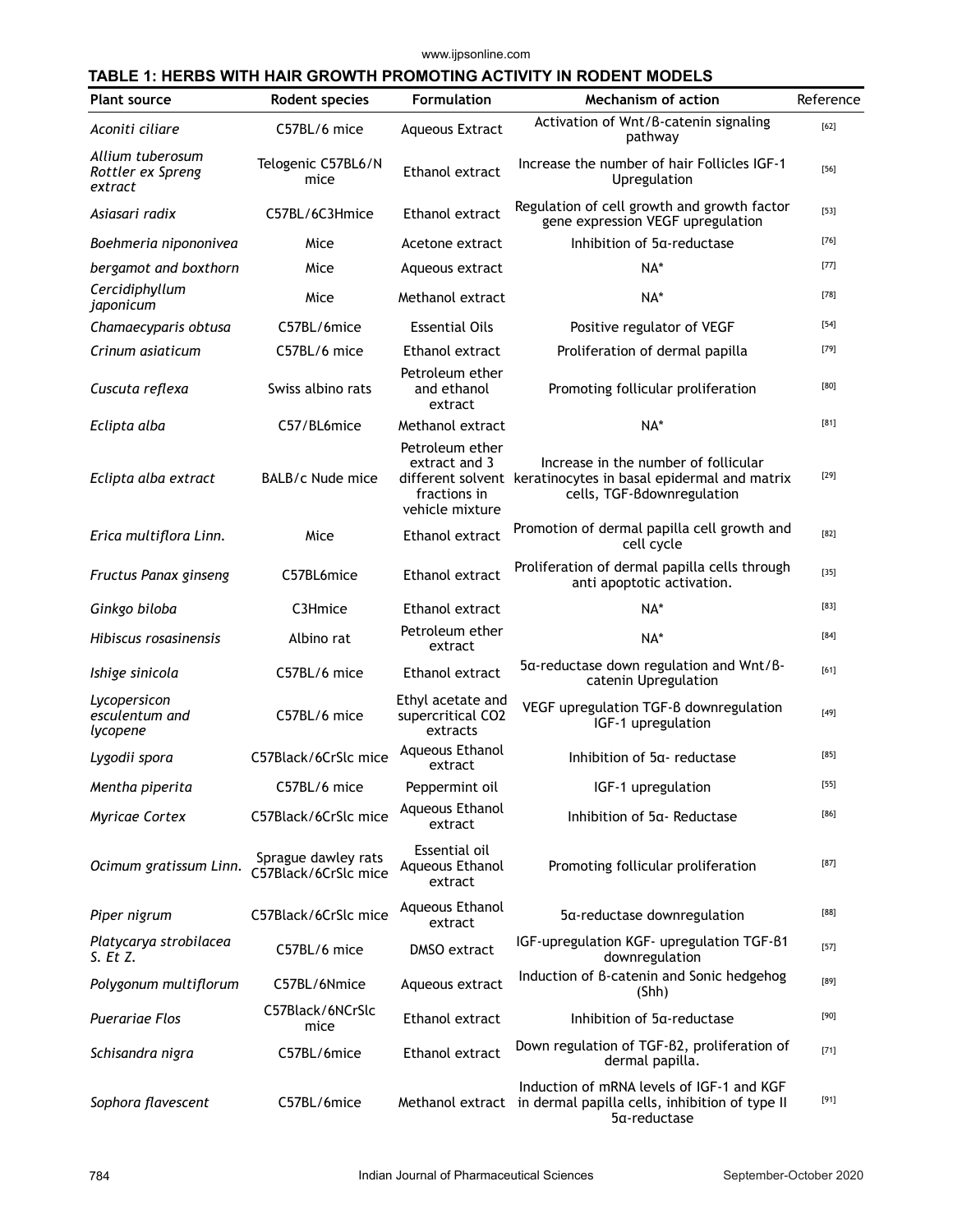| Tectona grandis Linn. | Albino mice   | Petroleum ether<br>Extract | NA*                        | $[40]$ |
|-----------------------|---------------|----------------------------|----------------------------|--------|
| Thuja orientalis      | C57BL/6N mice | Hot water extract          | Wnt/B-catenin upregulation | $[92]$ |
| Zizyphus jujuba Linn. | BALB/c mice   | Essential oil              | NA*                        | $[38]$ |
| Polyporus umbellatus  | C3H/He mice   | Methanol extract           | NA*                        | $[93]$ |
| *Not available        |               |                            |                            |        |

www.ijpsonline.com

**TABLE 2: PHYTOCONSTITUENTS RESPONSIBLE FOR HAIR GROWTH PROMOTING ACTIVITY**

| <b>Biological source</b>     | Constituent                        | Category               | <b>References</b> |
|------------------------------|------------------------------------|------------------------|-------------------|
| Polyporus umbellatus Fries   | 3,4-dihydroxybenzaldehyde          | <b>Terpenoids</b>      | $[93]$            |
| Polyporus umbellatus Fries   | Acetosyringone and Polyporusterone | <b>Steroids</b>        | $[94]$            |
| Capsicum annum               | Capsaicin                          | Alkaloid               | $[95]$            |
| Apple                        | ProcyanidinB-2                     | Flavonoids             | $[96]$            |
| Panax ginseng                | Ginsenoside Ro                     | Saponin                | $[64]$            |
| Legume plants                | Isoflavone                         | <b>Flavones</b>        | $[97]$            |
| Stephania cepharantha Hayata | Bisbenzylisoquinoline              | Alkaloid               | $[98]$            |
| <b>Puerariae Flos</b>        | Soya saponin I, Kaikasaponin III   | Saponin                | $[90]$            |
| Crinum asiaticum             | Norgalanthamine Nardin             | Alkaloid Sesqueterpene | $[79]$            |
| Nardostachys jatamansi DC    | Jatamansic acid                    | Acid                   | $[36]$            |
| Zingiber officinale          | 6-Gingerol                         | Flavonoid              | $[43]$            |
| Panax ginseng                | GinsenosideF2                      | Saponin                | $[99]$            |

an important role in the modulation of hair growth by regulating cellular proliferation and migration during hair follicle development. It has been proven that topical application of peppermint oil<sup>[55]</sup>, *Allium tuberosum Rottler ex Spreng* extract[56], *Platycarya strobilacea* extract<sup>[57]</sup>, and raspberry ketone from red raspberries (*Rubus idaeus*)[58] promoted IGF-1 production to positively impact hair growth activity.

EGF is expressed in the outer root sheath of hair follicles and stimulates cell propagation and formation of follicles[59]. Till to date, no preclinical studies using herbs have exclusively demonstrated promotion of EGF expression. Plants such as *Carthamus tinctorius* significantly augmented expression of hair growth promoting genes including VEGF, EGF, KGF and repressed the expression of hair growth inhibitory genes such as TGF-β1<sup>[51]</sup>.

β-catenin, the transducer of Wnt signaling, is critical for the development and growth of hair follicles<sup>[60]</sup>. It was found that *Ishige sinicola* extract and its active constituent octaphlorethol A[61], *Aconiti ciliare* tuber extract<sup>[62]</sup> and *Malva verticillata* seeds extract<sup>[50]</sup> have a potential to treat alopecia via activation of β-catenin pathway.

Blockage of hair growth inhibitory activity of dihydrotestosterone (DHT) or reduction in the synthesis of DHT via inhibition of 5α-reductase activity

are the principal mechanisms of herbs associated hair regrowth activity in AGA (Table 3). Both mechanisms are critical to reverse or abolish androgen dependent alopecia via inhibition of conversion of testosterone to DHT. *Thujae occidentalis* extract and linolenic acid<sup>[63]</sup>, *Panax ginseng* extracts and ginsenoside Ro<sup>[64]</sup>, *Cuscuta reflexa* extract<sup>[65]</sup>, natural flavonoids (myricetin, quercitin, baicalein, fisetin, biochanin A, daidzein, genistein, kaempferol) and polyphenolic compounds (alizarin, anthrarobin, gossypol, nordihydroguaiaretic acid, caffeic acid phenethyl ester, octyl and dodecyl gallates)[66] have efficacious effects of inhibition of 5α-reductase activity and inhibition of conversion of testosterone to DHT in androgen dependent alopecia. *Scutellaria baicalensis* extract and its main component baicalin[67], *Rosmarinus officinalis* extract and 12-methoxycarnosic acid [68] and forsythiaside A derived from *Forsythia suspensa*<sup>[69]</sup> inhibit the binding of DHT to androgen receptors. Androgen-inducible TGF-β1 is a catagen phase inducer that mediates hair growth suppression<sup>[70]</sup>. *Eclipta alba* extract<sup>[29]</sup>, *Schisandra nigra* extract[71], *Carthamus tinctorius* extract<sup>[51]</sup>, and forsythiaside A derived from *Forsythia suspensa*[69] promoted hair growth via down-regulation of TGF-β expression. Treatment of HaCaT cells with the TGF-β1 inhibitors such as curcumin and apigenin resulted in a concentration-dependant decrease in TGF-β1 expression[70]. Also 1 % procyanidine B-2 from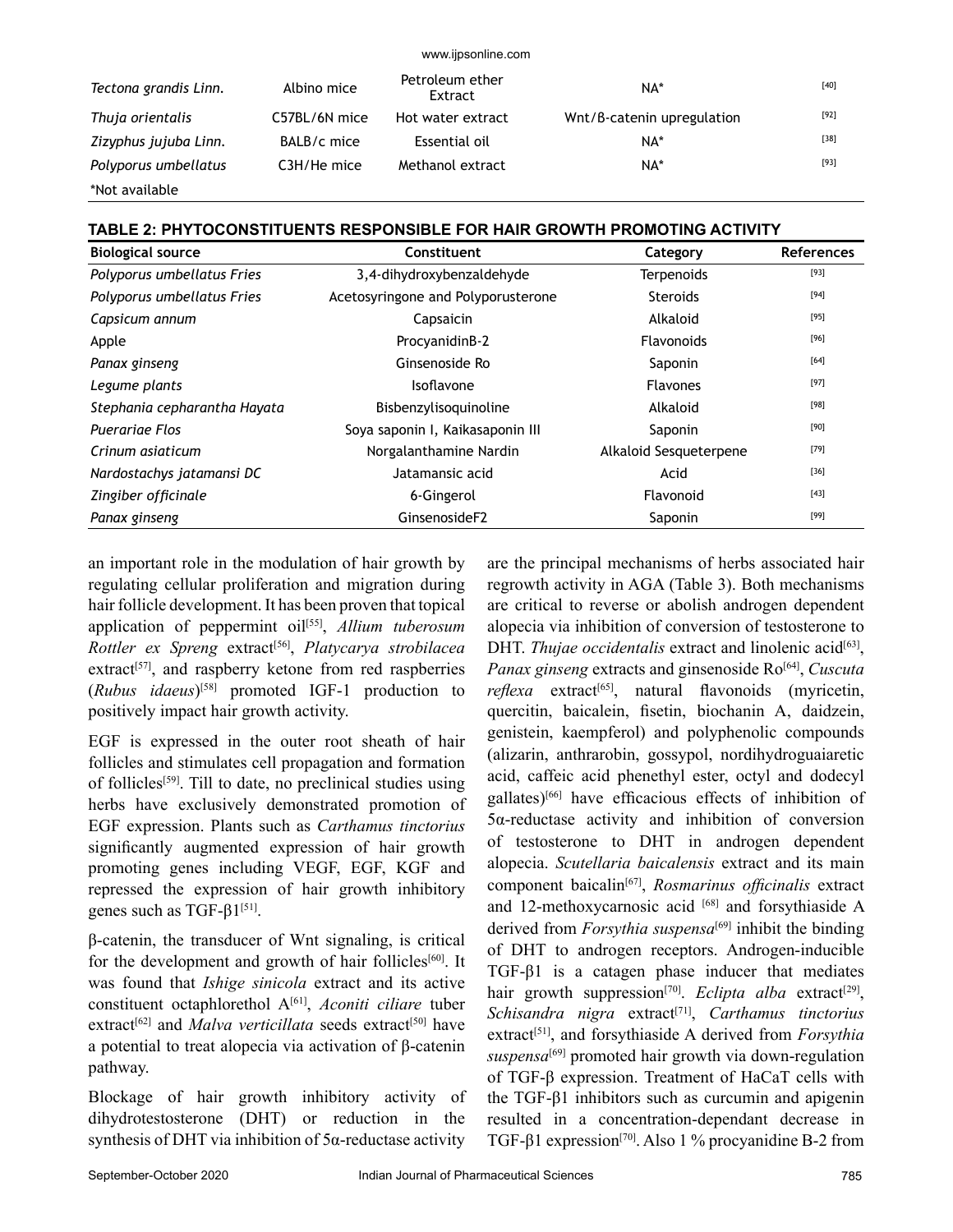|  |                                  |  |  | TABLE 3: APPROVED OR UNAPPROVED (IN CLINICAL DEVELOPMENT) COMPOUNDS FOR |  |
|--|----------------------------------|--|--|-------------------------------------------------------------------------|--|
|  | ANDROGENETIC ALOPECIA INDICATION |  |  |                                                                         |  |

| Compound                      | Development stage                    | Route                         | Mechanism of action                                                                | Reference  |
|-------------------------------|--------------------------------------|-------------------------------|------------------------------------------------------------------------------------|------------|
| Cyproterone acetate           | Clinical trial                       | Oral                          | Androgen receptor antagonist                                                       | $[100]$    |
| Dutasteride                   | Approved in Japan<br>and South Korea | Oral, topical,<br>mesotherapy | 5a-reductase 1 and 2 downregulation                                                | $[101]$    |
| Finasteride                   | Approved in USA                      | Oral, topical,<br>mesotherapy | 5a-reductase downregulation                                                        | $[102]$    |
| Fluridil                      | Clinical trial                       | <b>Topical</b>                | Androgen receptor antagonist                                                       | $[103]$    |
| Melatonin                     | Clinical trial                       | <b>Topical</b>                | Activates prostamide a F2 receptors                                                | [104, 105] |
| Minoxidil                     | Approved in USA                      | <b>Topical</b>                | Stimulates VEGF and PGE2                                                           | [106]      |
| Spironolactone<br>(Aldactone) | Clinical trial                       | Oral, topical                 | Reduces adrenal androgen production and<br>competitively blocks androgen receptors | [107]      |
| Thymosin B4                   | Clinical trial                       | Topical                       | Stimulates Hair Follicle stem cells                                                | $[108]$    |
| <b>Tretinoin</b>              | Clinical trial                       | Topical                       | Promotes vascular proliferation                                                    | $[109]$    |

apple reduced TGF-β1 levels and helped in conversion of telogen follicles to anagen hair follicles[72]. PGD2 inhibition or PGE2 and PGF2 enhancement may be considered as a pharmacological mechanism for treating AGA[73]. Some active constituents from Chinese herbs such as ricinoleic acid, acteoside, amentoflavone, quercetin-3-O-rutinoside and hinokiflavone<sup>[74]</sup> and soymetide-4 derived from soy β-conglycinin<sup>[75]</sup> were predicted to be prostaglandin D2 synthase inhibitors with high efficacy and good pharmacokinetic properties for hair loss indication.

Further research on herbal products may unravel more mechanisms to target future hair growth promoting therapies.

## **CONCLUSION AND FUTURE RESEARCH DIRECTIONS**

Hair loss is an unmet medical condition requiring therapies that will provide sustained and long-term beneficial outcome. As an example, AGA affecting adult human population is largely relying on USFDAapproved treatments such as topical minoxidil, and oral finasteride. AA is another serious disorder characterized by nonscarring hair loss secondary to immune privilege breakdown at hair follicle region with life time prevalence in population of approximately 2 %. Noteworthy is, no USFDA-approved therapy exists for AA. Complementary and alternative medicine (CAM) is one approach to invent safe, natural, and efficacious remedies to restore hair. Most often, Phytotherapeutic products are used albeit, as supplements (not requiring regulatory approval). They claim heavily about hair growth and restoration potential however, at patients level the scenario is little different. Patients seem dissatisfied with treatment outcome as there are certain demerits associated with herbal preparations including inconsistent efficacy, lack of standardized processes to determine bioactive ingredients, and paucity of product research to support efficacy claims. There has never been a dearth of diverse rodent efficacy models utilized for studying human hair loss. On most occasions, animal research proved to be beneficial with vast potential for translatability to humans. This was possible owing to our comprehensive understanding of human hair ailments, and current knowledge of approved or unapproved therapies. The caveats seem to be not associated with rodent models, instead they appear to be associated with phytotherapeutic preparations warranting modifications in existing modalities, exploring novel chemical entities or rediscovering repurposed compounds that will be maximally efficacious and minimally adverse. Furthermore, adapting a conventional approach of using racemic mixtures of herbal preparations may add more uncertainty to efficacy for certain hair loss disorders requiring an extended duration of therapy. Investing more in characterizing herbal bioactive ingredients and synthesizing single active entities to potentially serve as monotherapy or polytherapy might be the key. Synthetic small molecules can be well characterized for a physicochemical composition, purity, efficacy, minimal efficacious concentration, and toxicity profile. Same set of parameters seem difficult to get evaluated for most herbal preparations due to bigger structural heterogeneity. Therefore, active small molecule synthetic entities will have a better recognition from regulatory agencies in chemistry, manufacturing, control (CMC) and animal model efficacy areas. In light of large diversity and availability of herbal classes of compounds already tested for hair loss indication, an enormous potential exists to generate a potent and stable synthetic small molecule remedy via incessant utilization of already established or newly developed rodent efficacy models.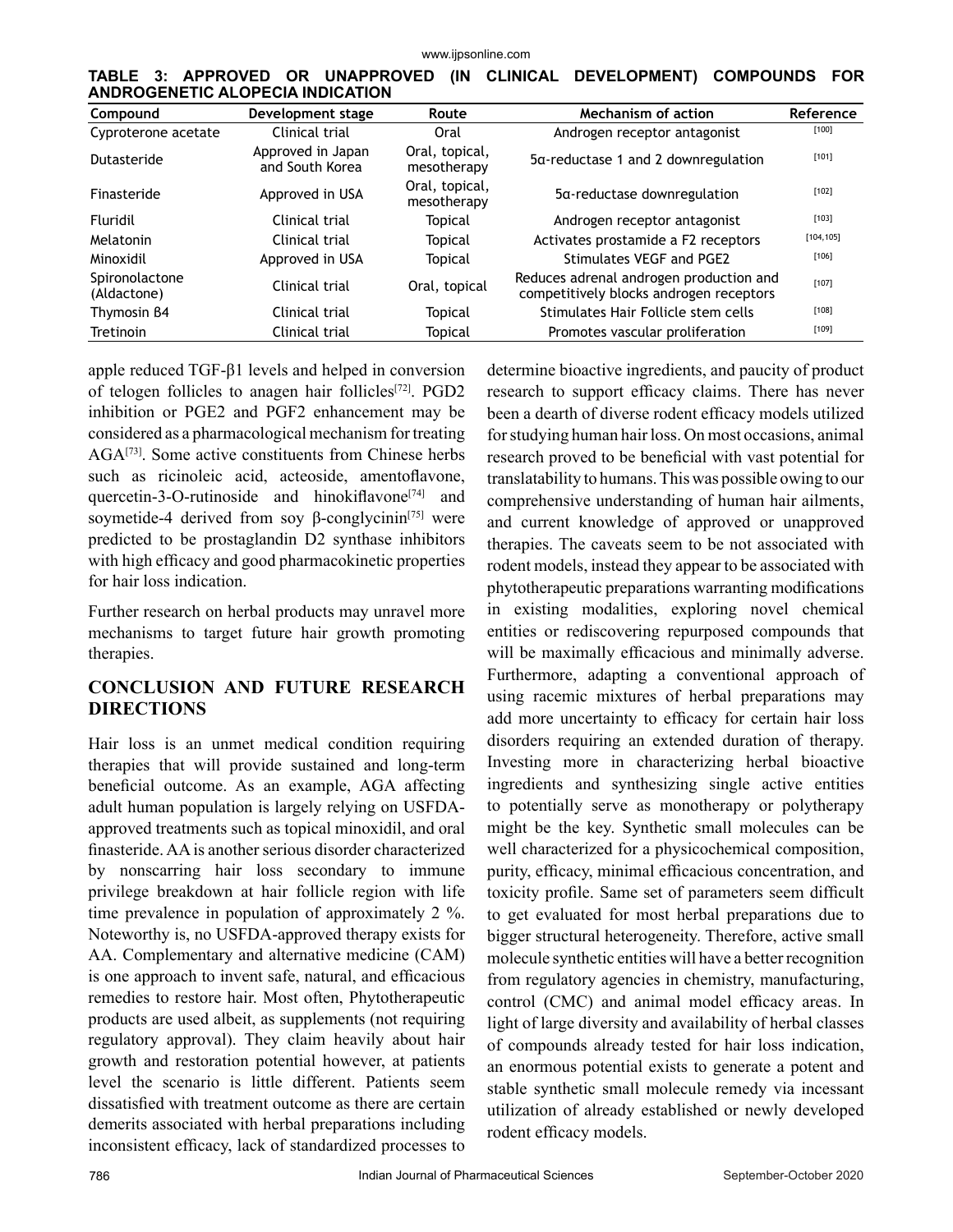# **Conflict of interests:**

The authors declared no conflict of interest.

## **Acknowledgements**:

The authors are thankful to staff of APT Research Foundation for their excellent editorial assistance.

# **REFERENCES**

- 1. Porter RM. Mouse models for human hair loss disorders. J Anat 2003;202(1):125-31.
- 2. Schneider MR, Schmidt-Ullrich R, Paus R. The hair follicle as a dynamic miniorgan. Curr Biol 2009;19(3):R132-42.
- 3. Nakamura M, Sundberg JP, Paus R. Mutant laboratory mice with abnormalities in hair follicle morphogenesis, cycling, and/ or structure: annotated tables. Exp Dermatol 2001;10(6):369- 90.
- 4. Zhang H, Nan W, Wang S, Si H, Li G. Balance between fibroblast growth factor 10 and secreted frizzled-relate protein-1 controls the development of hair follicle by competitively regulating β-catenin signaling. Biomed Pharmacother 2018;103:1531-7.
- 5. Beardi B, Wanert F, Zöller M, Freyschmidt Paul P, Bodemer W, Kaup FJ. Alopecia areata in a rhesus monkey (*Macaca mulatta*). J Med Primatol 2007;36(3):124-30.
- 6. Novak MA, Meyer JS. Alopecia: possible causes and treatments, particularly in captive nonhuman primates. Comp Med 2009;59(1):18-26.
- 7. Tobin DJ. Characterization of hair follicle antigens targeted by the anti-hair follicle immune response. J Investig Dermatol Symp Proc 2003;8(2):176-181.
- 8. Xing L, Dai Z, Jabbari A, Cerise JE, Higgins CA, Gong W, *et al.* Alopecia areata is driven by cytotoxic T lymphocytes and is reversed by JAK inhibition. Nat Med 2014;20(9):1043-9.
- 9. Otberg N, Finner AM, Shapiro J. Androgenetic alopecia. Endocrinol Metab Clin North Am 2007;36(2):379-98.
- 10. Patel S, Sharma V, S Chauhan N, Thakur M, Dixit VK. Hair growth: focus on herbal therapeutic agent. Curr Drug Discov Technol 2015;12(1):21-42.
- 11. Hosking AM, Juhasz M, Mesinkovska NA. Complementary and alternative treatments for alopecia: a comprehensive review. Skin Appendage Disord 2019;5(2):72-89.
- 12. Harvey AL. Natural products in drug discovery. Drug Discov Today 2008;13(19-20):894-901.
- 13. Orasan MS, Roman II, Coneac A, Muresan A, Orasan RI. Hair loss and regeneration performed on animal models. Clujul Med 2016;89(3):327.
- 14. Santos Z, Avci P, Hamblin MR. Drug discovery for alopecia: gone today, hair tomorrow. Expert Opin Drug Discov 2015;10(3):269-92.
- 15. Gnann LA, Castro RF, Azzalis LA, Feder D, Perazzo FF, Pereira EC, *et al.* Hematological and hepatic effects of vascular epidermal growth factor (VEGF) used to stimulate hair growth in an animal model. BMC Dermatol 2013;13(1):15.
- 16. Uno H. The stumptailed macaque as a model for baldness: effects of minoxidil. Int J Cosmet Sci 1986;8(2):63-71.
- 17. Müller-Röver S, Foitzik K, Paus R, Handjiski B, van der Veen C, Eichmüller S, *et al.* A comprehensive guide for the accurate classification of murine hair follicles in distinct hair cycle stages. J Invest Dermatol 2001;117(1):3-15.
- 18. Sun J, Silva KA, McElwee KJ, King Jr LE, Sundberg JP. The C3H/HeJ mouse and DEBR rat models for alopecia areata: review of preclinical drug screening approaches and results. Exp Dermatol 2008;17(10):793-805.
- 19. Sundberg JP, Cordy WR, King Jr LE. Alopecia areata in aging C3H/HeJ mice. J Invest Dermatol 1994;102(6):847-56.
- 20. McElwee KJ, Freyschmidt-Paul P, Sundberg JP, Hoffmann R. The pathogenesis of alopecia areata in rodent models. J Invest Dermatol Symp Proc 2003;8(1): 6-11.
- 21. Sundberg JP, McElwee K, Brehm MA, Su L, King Jr LE. Animal models for alopecia areata: what and where?. J Invest Dermatol Symp Proc 2015;17(2):23-26.
- 22. Paus R, Stenn KS, Link RE. The induction of anagen hair growth in telogen mouse skin by cyclosporine A administration. Lab Invest 198;60(3):365-9.
- 23. Wikramanayake TC, Rodriguez R, Choudhary S, Mauro LM, Nouri K, Schachner LA, *et al.* Effects of the Lexington Laser Comb on hair regrowth in the C3H/HeJ mouse model of alopecia areata. Lasers Med Sci 2012;27(2):431-6.
- 24. Yoon JS, Choi M, Shin CY, Paik SH, Kim KH, Kwon O. Development of a model for chemotherapy-induced alopecia: profiling of histological changes in human hair follicles after chemotherapy. J Invest Dermatol 2016;136(3):584-92.
- 25. Crabtree JS, Kilbourne EJ, Peano BJ, Chippari S, Kenney T, McNally C, *et al.* A mouse model of androgenetic alopecia. Endocrinology 2010;151(5):2373-80.
- 26. Durward A, Rudall KM. Studies on hair growth in the rat. J Anat 1949;83(Pt 4):325.
- 27. Gilhar A, Keren A, Paus R. A new humanized mouse model for alopecia areata. J Invest Dermatol Symp Proc 2013;16(1):S37-S38.
- 28. Begum S, Gu LJ, Lee MR, Li Z, Li JJ, Hossain MJ, *et al. In vivo* hair growth-stimulating effect of medicinal plant extract on BALB/c nude mice. Pharm Biol 2015;53(8):1098-103.
- 29. Begum S, Lee MR, Gu LJ, Hossain J, Sung CK. Exogenous stimulation with *Eclipta alba* promotes hair matrix keratinocyte proliferation and downregulates TGF-β1 expression in nude mice. Int J Mol Med 2015;35(2):496-502.
- 30. Lyle S, Christofidou-Solomidou M, Liu Y, Elder DE, Albelda S, Cotsarelis G. The C8/144B monoclonal antibody recognizes cytokeratin 15 and defines the location of human hair follicle stem cells. J Cell Sci 1998;111(21):3179-88.
- 31. Messenger AG, Rundegren J. Minoxidil: mechanisms of action on hair growth. Br J Dermatol 2004;150(2):186-94.
- 32. Kaufman KD, Dawber RP. Finasteride, a Type 2 5α-reductase inhibitor, in the treatment of men with androgenetic alopecia. Expert Opin Investig Drugs 1999;8(4):403-15.
- 33. Takahashi T, Kamiya T, Yokoo Y. Proanthocyanidins from grape seeds promote proliferation of mouse hair follicle cells *in vitro* and convert hair cycle *in vivo*. Acta Derm Venereol 1998;78(6):428-32.
- 34. Yoshikawa M, Morikawa T, Kashima Y, Ninomiya K, Matsuda H. Structures of New Dammarane-Type Triterpene Saponins from the Flower Buds of *Panax notoginseng* and Hepato protective Effects of Principal *Ginseng Saponins*. J Nat Prod 2003;66(7):922-7.
- 35. Park S, Shin WS, Ho J. *Fructus panax ginseng* extract promotes hair regeneration in C57BL/6 mice. J Ethnopharmacol 2011;138(2):340-4.
- 36. Gottumukkala VR, Annamalai T, Mukhopadhyay T. Phytochemical investigation and hair growth studies on the rhizomes of Nardostachys jatamansi DC. Pharmacogn Mag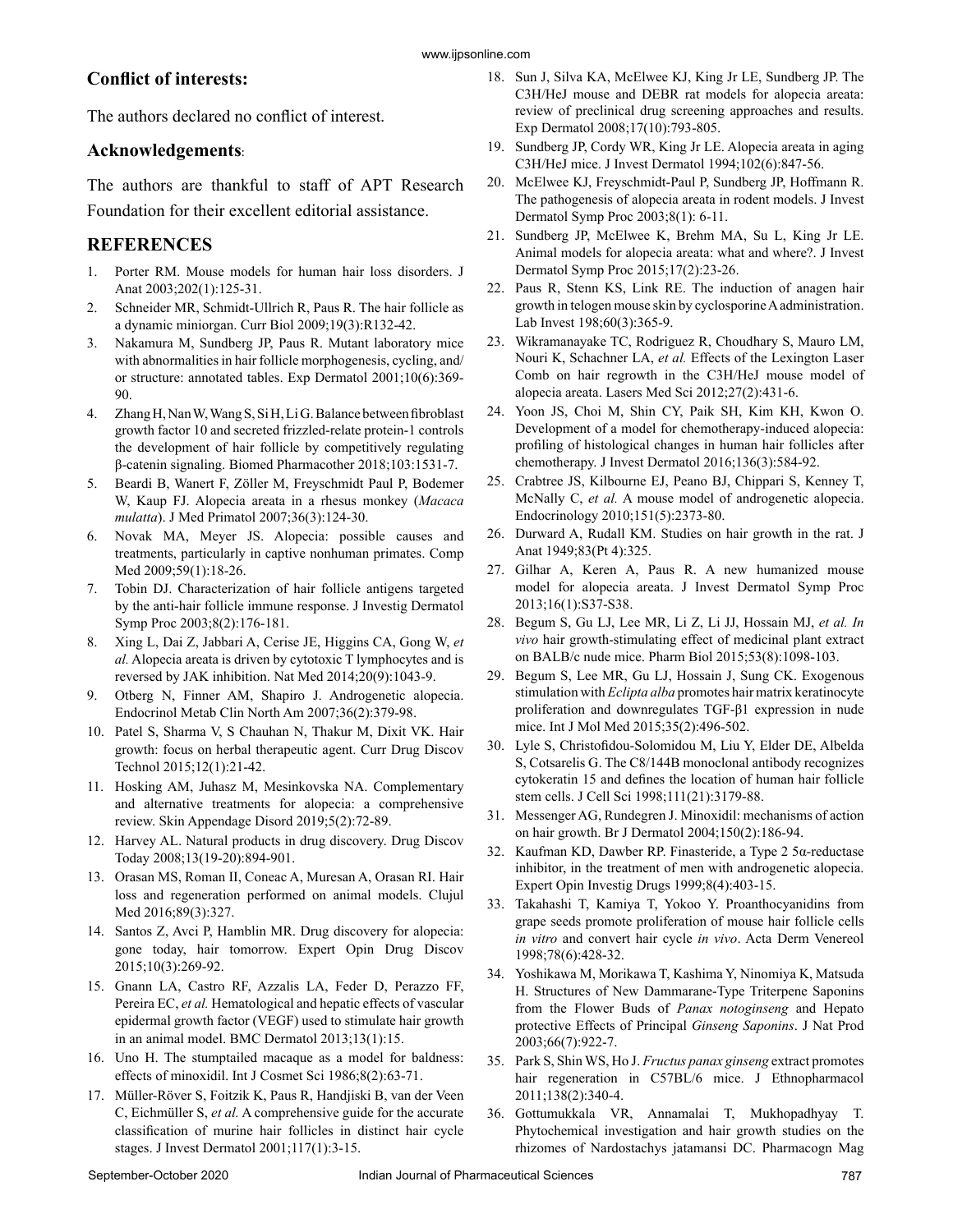2011;7(26):146-50.

- 37. Dhanotia R, Chauhan NS, Saraf DK, Dixit VK. Effect of *Citrullus colocynthis Schrad* fruits on testosterone-induced alopecia. Nat Prod Res 2011;25(15):1432-43.
- 38. Yoon JI, Al-Reza SM, Kang SC. Hair growth promoting effect of *Zizyphus jujuba* essential oil. Food Chem Toxicol 2010;48(5):1350-4.
- 39. Roy RK, Thakur M, Dixit VK. Hair growth promoting activity of *Eclipta alba* in male albino rats. Arch Dermatol Res 2008;300(7):357-64.
- 40. Jaybhaye D, Varma S, Gagne N. Effect of *Tectona grandis* Linn. seeds on hair growth activity of albino mice. Int J Ayurveda Res 2010;1(4):211.
- 41. Murkute AV, Sahu MS, Mali PY, Rangari VD. Development and evaluation of formulations of microbial biotransformed extract of tobacco leaves for hair growth potential. Pharmacogn Res 2010;2(5):300.
- 42. Herman A, Herman AP. Topically used herbal products for the treatment of hair loss: preclinical and clinical studies. Arch Dermatol Res 2017;309(8):595-610.
- 43. Miao Y, Sun Y, Wang W, Du B, Xiao SE, Hu Y, *et al.* 6-Gingerol inhibits hair shaft growth in cultured human hair follicles and modulates hair growth in mice. PLoS One 2013;8(2):e57226.
- 44. Herman A, Herman AP. Mechanism of action of herbs and their active constituents used in hair loss treatment. Fitoterapia 2016;114:18-25.
- 45. du Cros DL. Fibroblast growth factor and epidermal growth factor in hair development. J Invest Dermatol 1993;101(1):S106-13.
- 46. Ozeki M, Tabata Y. Promoted growth of murine hair follicles through controlled release of basic fibroblast growth factor. Tissue Eng 2002;8(3):359-66.
- 47. Hébert JM, Rosenquist T, Götz J, Martin GR. FGF5 as a regulator of the hair growth cycle: evidence from targeted and spontaneous mutations. Cell 1994;78(6):1017-25.
- 48. Choi JS, Jeon MH, Moon WS, Moon JN, Cheon EJ, Kim JW, *et al. In vivo* hair growth-promoting effect of rice bran extract prepared by supercritical carbon dioxide fluid. Biol Pharm Bull 2014;37(1):44-53.
- 49. Choi JS, Jung SK, Jeon MH, Moon JN, Moon WS, Ji YH, *et al.* Effects of *Lycopersicon esculentum* extract on hair growth and alopecia prevention. J Cosmet Sci 2013;64(6):429-43.
- 50. Lee EY, Choi EJ, Kim JA, Hwang YL, Kim CD, Lee MH, *et al. Malva verticillata* seed extracts upregulate the Wnt pathway in human dermal papilla cells. Int J Cosmet Sci 2016;38(2):148- 54.
- 51. Junlatat J, Sripanidkulchai B. Hair growth‐promoting effect of *Carthamus tinctorius floret* extract. Phytother Res 2014;28(7):1030-6.
- 52. Yano K, Brown LF, Detmar M. Control of hair growth and follicle size by VEGF-mediated angiogenesis. J Clin Invest 2001;107(4):409-17.
- 53. Rho SS, Park SJ, Hwang SL, Lee MH, Kim CD, Lee IH, *et al.* The hair growth promoting effect of *Asiasari radix* extract and its molecular regulation. J Dermatol Sci 2005;38(2):89-97.
- 54. Lee GS, Hong EJ, Gwak KS, Park MJ, Choi KC, Choi IG, *et al.* The essential oils of *Chamaecyparis obtusa* promote hair growth through the induction of vascular endothelial growth factor gene. Fitoterapia 2010;81(1):17-24.
- 55. Oh JY, Park MA, Kim YC. Peppermint oil promotes hair growth without toxic signs. Toxicol Res 2014;30(4):297-304.
- 56. Park KM, Kim DW, Lee SH. Extract of *Allium tuberosum*

*Rottler ex Spreng* promoted the hair growth through regulating the expression of IGF-1. Evid Based Complement Alternat Med 2015;2015.

- 57. Kim EJ, Choi JY, Park BC, Lee BH. *Platycarya strobilacea* S. et Z. extract has a high antioxidant capacity and exhibits hair growth-promoting effects in male C57BL/6 mice. Prevent Nutr Food Sci 2014;19(3):136.
- 58. Harada N, Okajima K, Narimatsu N, Kurihara H, Nakagata N. Effect of topical application of raspberry ketone on dermal production of insulin-like growth factor-I in mice and on hair growth and skin elasticity in humans. Growth Hormone IGF Res 2008;18(4):335-44.
- 59. Hansen LA, Alexander N, Hogan ME, Sundberg JP, Dlugosz A, Threadgill DW, *et al.* Genetically null mice reveal a central role for epidermal growth factor receptor in the differentiation of the hair follicle and normal hair development. Am J Pathol 1997;150(6):1959.
- 60. Huelsken J, Vogel R, Erdmann B, Cotsarelis G, Birchmeier W. β-Catenin controls hair follicle morphogenesis and stem cell differentiation in the skin. Cell. 2001;105(4):533-45.
- 61. Kang JI, Kim EJ, Kim MK, Jeon YJ, Kang SM, Koh YS, *et al.* The promoting effect of Ishige sinicola on hair growth. Marine drugs 2013;11(6):1783-99.
- 62. Park PJ, Moon BS, Lee SH, Kim SN, Kim AR, Kim HJ, *et al.* Hair growth-promoting effect of *Aconiti Ciliare* Tuber extract mediated by the activation of Wnt/β-catenin signaling. Life Sci 2012;91(19-20):935-43.
- 63. Park WS, Lee CH, Lee BG, Chang IS. The extract of *Thujae occidentalis* semen inhibited 5α-reductase and androchronogenetic alopecia of B6CBAF1/j hybrid mouse. J Dermatol Sci 2003;31(2):91-8.
- 64. Murata K, Takeshita F, Samukawa K, Tani T, Matsuda H. Effects of ginseng rhizome and ginsenoside Ro on testosterone 5α‐reductase and hair re‐growth in testosterone‐treated mice. Phytother Res 2012;26(1):48-53.
- 65. Pandit S, Chauhan NS, Dixit VK. Effect of *Cuscuta reflexa* Roxb on androgen‐induced alopecia. J Cosmet Dermatol 2008;7(3):199-204.
- 66. Hiipakka RA, Zhang HZ, Dai W, Dai Q, Liao S. Structure– activity relationships for inhibition of human 5α-reductases by polyphenols. Biochem Pharmacol 2002;63(6):1165-76.
- 67. Kim AR, Kim SN, Jung IK, Kim HH, Park YH, Park WS. The inhibitory effect of *Scutellaria baicalensis* extract and its active compound, baicalin, on the translocation of the androgen receptor with implications for preventing androgenetic alopecia. Planta Med 2014;80(02/03):153-8.
- 68. Murata K, Noguchi K, Kondo M, Onishi M, Watanabe N, Okamura K, *et al.* Promotion of hair growth by *Rosmarinus officinalis* leaf extract. Phytother Res 2013;27(2):212-7.
- 69. Shin HS, Park SY, Song HG, Hwang E, Lee DG, Yi TH. The androgenic alopecia protective effects of Forsythiaside‐A and the molecular regulation in a mouse model. Phytother Res 2015;29(6):870-6.
- 70. Huh S, Lee J, Jung E, Kim SC, Kang JI, Lee J, *et al.* A cellbased system for screening hair growth-promoting agents. Arch Dermatol Res 2009;301(5):381.
- 71. Kang JI, Kim SC, Hyun JH, Kang JH, Park DB, Lee YJ, *et al.* Promotion effect of *Schisandra nigra* on the growth of hair. Eur J Dermatol 2009;19(2):119-25.
- 72. Kamimura A, Takahashi T, Watanabe Y. Investigation of topical application of procyanidin B-2 from apple to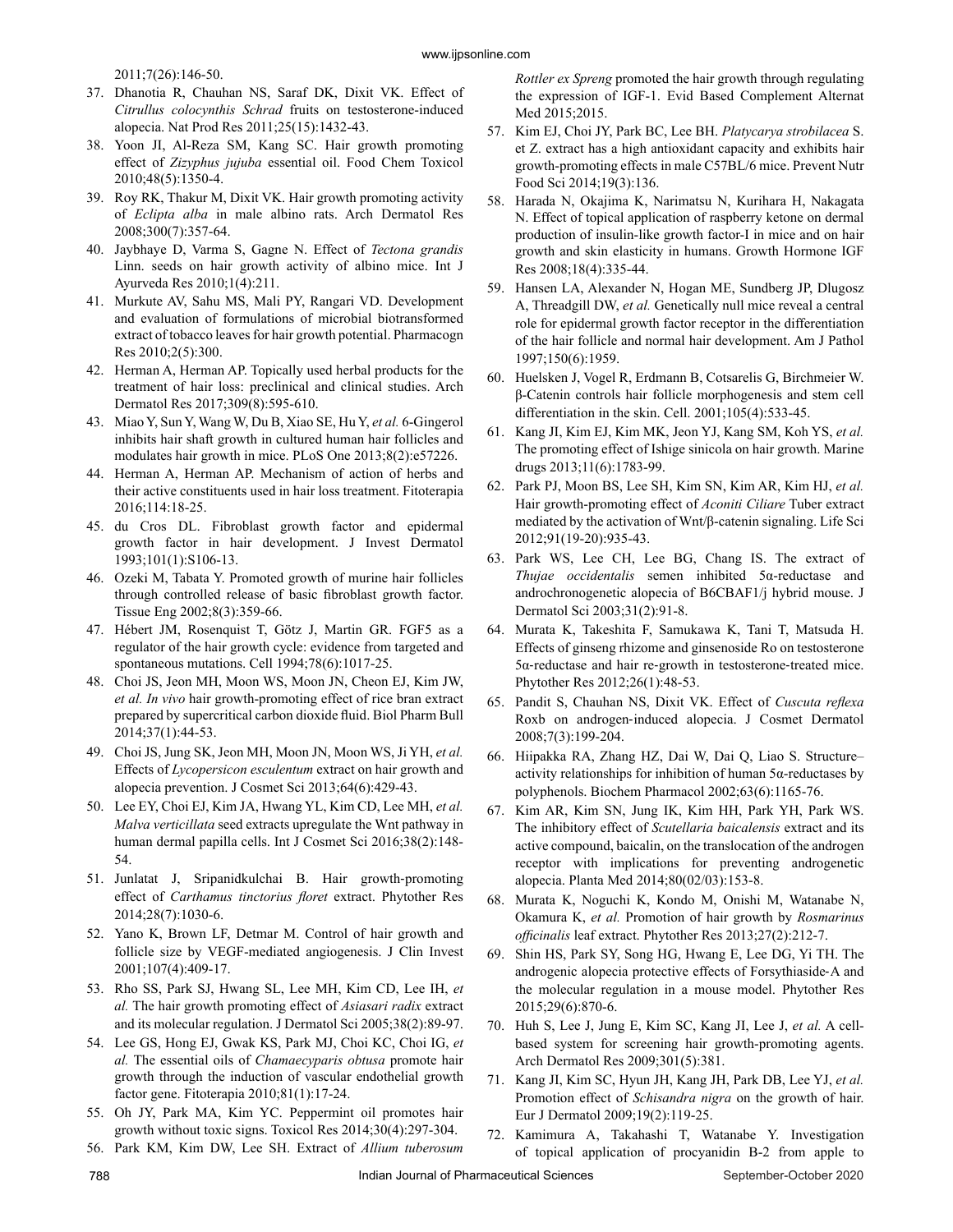identify its potential use as a hair growing agent. Phytomed 2000;7(6):529-36.

- 73. Colombe L, Vindrios A, Michelet JF, Bernard BA. Prostaglandin metabolism in human hair follicle. Exp Dermatol 2007;16(9):762-9.
- 74. Fong P, Tong HH, Ng KH, Lao CK, Chong CI, Chao CM. *In silico* prediction of prostaglandin D2 synthase inhibitors from herbal constituents for the treatment of hair loss. J Ethnopharmacol 2015;175:470-80.
- 75. Tsuruki T, Takahata K, Yoshikawa M. Anti-alopecia mechanisms of soymetide-4, an immuno stimulating peptide derived from soy β-conglycinin. Peptides 2005;26(5):707-11.
- 76. Shimizu K, Kondo R, Sakai K, Shoyama Y, Sato H, Ueno T. Steroid 5α-reductase inhibitory activity and hair regrowth effects of an extract from Boehmeria nipononivea. Biosci Biotechnol Biochem 2000;64(4):875-7.
- 77. Shao LX. Effects of the extract from *bergamot* and *boxthorn* on the delay of skin aging and hair growth in mice. Zhongguo Zhong yao za zhi 2003;28(8):766-9.
- 78. Towatari K, Yoshida K, Mori N, Shimizu K, Kondo R, Sakai K. Polyphenols from the heartwood of *Cercidiphyllum japonicum* and their effects on proliferation of mouse hair epithelial cells. Planta med 2002;68(11):995-8.
- 79. Kim SC, Kang JI, Kim MK, Hyun JH, Boo HJ, Park DB, *et al.* Promotion effect of norgalanthamine, a component of Crinum asiaticum, on hair growth. Eur J Dermatol 2010;20(1):42-8.
- 80. Patel S, Sharma V, Chauhan NS, Dixit VK. A study on the extracts of *Cuscuta reflexa* Roxb. in treatment of cyclophosphamide induced alopecia. DARU 2014;22(1):7.
- 81. Datta K, Singh AT, Mukherjee A, Bhat B, Ramesh B, Burman AC. *Eclipta alba* extract with potential for hair growth promoting activity. J Ethnopharmacol 2009;124(3):450-6.
- 82. Kawano M, Han J, Kchouk ME, Isoda H. Hair growth regulation by the extract of aromatic plant *Erica multiflora*. J Nat Med 2009;63(3):335-9.
- 83. Kobayashi N, Suzuki R, Koide C, Suzuki T, Matsuda H, Kubo M. Effect of leaves of *Ginkgo biloba* on hair regrowth in C3H strain mice. Yakugaku zasshi 1993;113(10):718.
- 84. Adhirajan N, Kumar TR, Shanmugasundaram N, Babu M. *In vivo* and *in vitro* evaluation of hair growth potential of *Hibiscus rosa-sinensis* Linn. J Ethnopharmacol 2003;88(2-3):235-9.
- 85. Matsuda H, Yamazaki M, Naruto S, Asanuma Y, Kubo M. Anti-androgenic and hair growth promoting activities of *lygodii spora* (spore of *Lygodium japonicum*) I. Active constituents inhibiting testosterone 5α-reductase. Biol Pharm Bull 2002;25(5):622-6.
- 86. Matsuda H, Yamazaki M, Matsuo K, Asanuma Y, Kubo M. Anti-androgenic activity of *Myricae Cortex*- Isolation of active constituents from bark of *Myrica rubra*. Biol Pharm Bull 2001;24(3):259-63.
- 87. Orafidiya LO, Agbani EO, Iwalewa EO, Adelusola KA, Oyedapo OO. Studies on the acute and sub-chronic toxicity of the essential oil of *Ocimum gratissimum* L. leaf. Phytomed 2004;11(1):71-6.
- 88. Hirata N, Tokunaga M, Naruto S, Iinuma M, Matsuda H. Testosterone 5α-reductase inhibitory active constituents of *Piper nigrum* leaf. Biol Pharm Bull 2007;30(12):2402-5.
- 89. Park HJ, Zhang N, Park DK. Topical application of *Polygonum multiflorum* extract induces hair growth of resting hair follicles through upregulating Shh and β-catenin expression in C57BL/6 mice. J Ethnopharmacol 2011;135(2):369-75.
- 90. Murata K, Noguchi K, Kondo M, Onishi M, Watanabe N,

Okamura K, *et al.* Inhibitory activities of *Puerariae Flos* against testosterone 5α-reductase and its hair growth promotion activities. J Nat Med 2012;66(1):158-65.

- 91. Roh SS, Kim CD, Lee MH, Hwang SL, Rang MJ, Yoon YK. The hair growth promoting effect of *Sophora flavescens* extract and its molecular regulation. J Dermatol Sci 2002;30(1):43-9.
- 92. Zhang NN, Park DK, Park HJ. Hair growth-promoting activity of hot water extract of *Thuja orientalis*. BMC Complement Alternat Med 2013;13(1):1-2.
- 93. Inaoka Y, Shakuya A, Fukazawa H, Ishida H, Nukaya H, Tsuji K, *et al.* Studies on active substances in herbs used for hair treatment. I. Effects of herb extracts on hair growth and isolation of an active substance from *Polyporus umbellatus* F. Chem Pharm Bull 1994;42(3):530-3.
- 94. Ishida H, Inaoka Y, Shibatani JI, Fukushima M, Tsuji K. Studies of the active substances in herbs used for hair treatment. II. Isolation of hair regrowth substances, acetosyringone and polyporusterone A and B, from *Polyporus umbellatus* Fries. Biol Pharm Bull 1999;22(11):1189-92.
- 95. Harada N, Okajima K, Arai M, Kurihara H, Nakagata N. Administration of capsaicin and isoflavone promotes hair growth by increasing insulin-like growth factor-I production in mice and in humans with alopecia. Growth Hormone IGF Res 2007;17(5):408-15.
- 96. Kamimura A, Takahashi T. Procyanidin B‐3, isolated from barley and identified as a hair‐growth stimulant, has the potential to counteract inhibitory regulation by TGF‐β1. Exp Dermatol 2002;11(6):532-41.
- 97. Zhao J, Harada N, Kurihara H, Nakagata N, Okajima K. Dietary isoflavone increases insulin-like growth factor-I production, thereby promoting hair growth in mice. J Nutr Biochem 2011;22(3):227-33.
- 98. Nakaoji K, Nayeshiro H, Tanahashi T, Su Y, Nagakura N. Bisbenzylisoquinoline alkaloids from *Stephania cepharantha* and their effects on proliferation of cultured cells from the murine hair apparatus. Planta Med 1997;63(05):425-8.
- 99. Shin HS, Park SY, Hwang ES, Lee DG, Song HG, Mavlonov GT, *et al.* The inductive effect of ginsenoside F2 on hair growth by altering the WNT signal pathway in telogen mouse skin. Eur J Pharmacol 2017;730:82-9.
- 100. Sinclair R, Wewerinke M, Jolley D. Treatment of female pattern hair loss with oral antiandrogens. Br J Dermatol 2005;152(3):466-73.
- 101. Olszewska M, Rudnicka L. Effective treatment of female androgenic alopecia with dutasteride. J Drug Dermatol 2005;4(5):637.
- 102. Caserini M, Radicioni M, Leuratti C, Annoni O, Palmieri R. A novel finasteride 0.25 % topical solution for androgenetic alopecia: pharmacokinetics and effects on plasma androgen levels in healthy male volunteers. Int J Clin Pharmacol Ther 2014;52(10):842-9.
- 103. Sovak M, Seligson AL, Kucerova R, Bienova M, Hajduch M, Bucek M. Fluridil, a rationally designed topical agent for androgenetic alopecia: first clinical experience. Dermatol Surg 2002;28(8):678-85.
- 104. Fischer TW, Burmeister G, Schmidt HW, Elsner P. Melatonin increases anagen hair rate in women with androgenetic alopecia or diffuse alopecia: results of a pilot randomized controlled trial. Br J Dermatol 2004;150(2):341-5.
- 105. Fischer TW, Trüeb RM, Hänggi G, Innocenti M, Elsner P. Topical melatonin for treatment of androgenetic alopecia. Int J Trichol 2012;4(4):236.